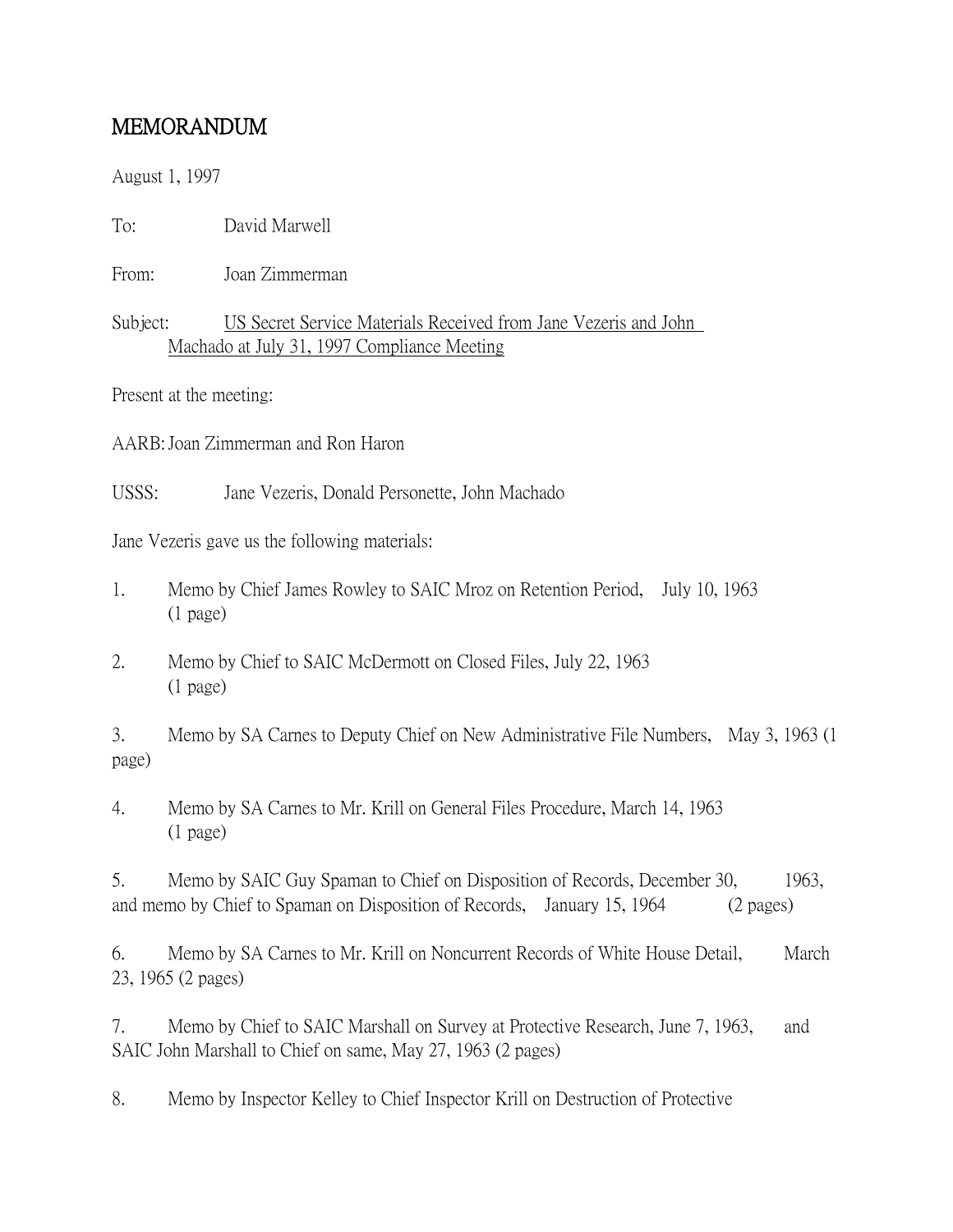Research Files, July 22, 1965 (2 pages)

9. Memo by Inspector Kelley to Chief Inspector Krill on Destruction of Protective Research Files, July 22, 1965, and routing slip with note by Kelley to Walter Young, n.d., and handwritten remarks (2 pages)

10. Memo by SA Carnes to Deputy Chief on Protective Research Section, January 7, 1964, and Destruction Inventory signed by James K. Fox and Robert Bouck, January 3, 1964 (3) pages)

11. Memo by DSAIC Mastrovito to Acting Assistant Director Towns on Intelligence Division Master Index, July 17, 1967 (3 pages)

12. Memo by Thomas J. Kelley to David R. MacDonald on H.R. 16373-The Privacy Act of 1974, December 6, 1974 (10 pages)

14. Secret Service Schedule No. 1, Request for Authority to Dispose of Records, June 13, 1950 (8 pages)

15. Retention Plan for Records of USSS, January 1963 (15 pages)

16. T. R. Schellenberg to George W. Taylor, January 29, 1963 (1 page)

17. James J. Rowley to T.R. Schellenberg, May 17, 1963 (1 page)

18. Memo by SA Carnes to Mr. Krill on Retirement and Disposition of Records, May 29, 1963 (2 pages)

19. Charts showing Items in Retention Plan, Organization Unit, and Record Series, n.d., (8 pages)

20. "United States Secret Service Files Survey, July 1963" (7 Pages)

21. Memo from SA Carnes to Mr. Krill on Federal Records Center, May 8, 1964 (1 page)

22. Biennial Summary of Records Holdings signed by E. Wildy, July 9, 1964 (6 pages)

<sup>13.</sup> Memo by Thomas J. Kelley to David R. McDonald on History of File Establishment and Destruction, December 18, 1974 (5 pages)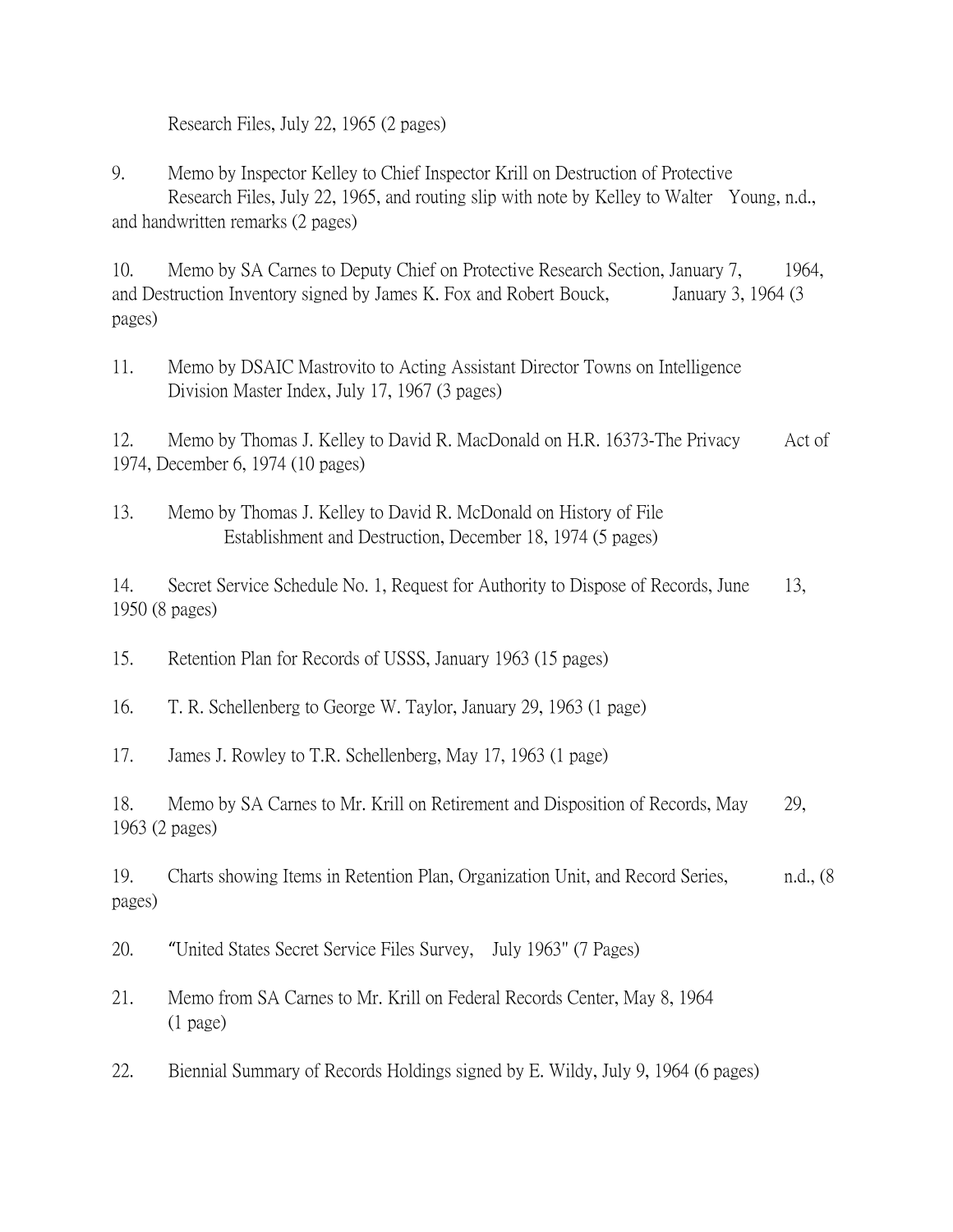23. Administrative Circular No. 123 To Heads of Bureaus on GSA Regulations, February 12, 1965 (3 pages)

- 24. Same as above with attached letter from James J. Rowley to Gentlemen, June 24, 1965 (3 pages) and Retention Plan for United States Secret Service (8 pages)
- 25. Administrative Files [153.2], January 1969 (10 pages)
- 26. Memo from SA Carnes to Mr. Krill on Transfers of Records, March 9, 1965 (1 page) with attachment: Administrative Circular No. 123 Supplement No. 1, March 10, 1965, by Paul McDonald (2 Pages)
- 27. An uncited excerpt on Administrative File Code, pp. 99-108, n.d.
- 28. Memo by SA Carnes on Restrictions on Use of Records Transferred to National Archives, September 29, 1964 (1 page) with attachments: memo by J. Walter Yeagley, September 3, 1965 (1 page) and Walter Yeagley to Robert Bahmer, September 3, 1965 (2 pages)

29. Memo by James J. Rowley to William Collins on GSA Records Regulations, March 30, 1965 (6 pages)

John Machado gave us the following materials:

- 30. "Records Copied for Joan Zimmerman" n.d. (3 pages) [This appears to be a list of items I requested in July 1995, after visiting Centre Pointe with Ann Parker. I told John Machado at the compliance meeting on July 31, 1997, that I had not received all of this material.]
- 31. JFK Library Correspondence: Letter from William Johnson, Chief Archivist-JFK Library, to John Machado, January 21, 1993 (1 page); letter from William Moss, Chief Archivist- JFK Library, to Dottie Jacobson, USSS, August 24, 1981 (1 page); letter from M. Kerneklian, Operations Division- USSS, to Daniel Reed-NARA, August 18, 1971 (1 page); GSA-NARA Accession Inventory listing "Appointment Slips" for January 1961 to November 23, 1963, presented by the US Secret Service, November 12, 1971 (2 pages).
- 32. USSS Entry and Series Description, n.d. (22 pages) [This appears to be an inventory of the USSS Archives.]
- 33. "Records Copied for J.F.K. Assassination Review Board Request No. SS-4" n.d.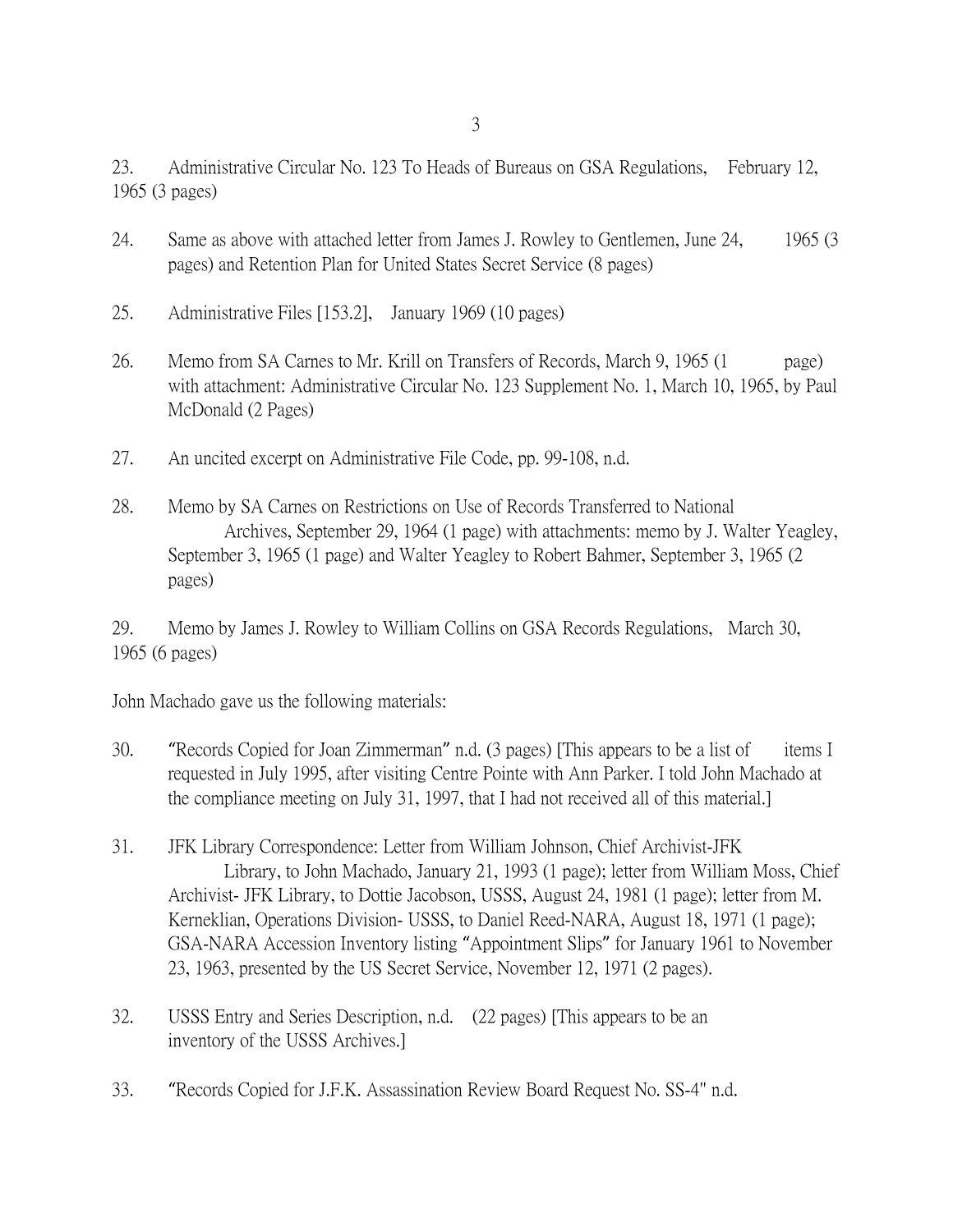(2 pages)

- 34. "Inventory of President John F. Kennedy Records" n.d. (4 pages) [This includes a short list of boxes stored at Centre Pointe and the Kennedy Library.]
- 35. Memo by Ralph Basham to All Assistant Directors and Chief Counsel on Additional Search for JFK Material, June 13, 1995 (1 page)
- 36. A telex (or fax?) From Basham [Headquarters, AD-Administration] to All Employees on Search for JFK Material, December 13, 1996 (1 page)
- 37. Inventory marked "OPO-85-0001" and OID Vault (74 pages)